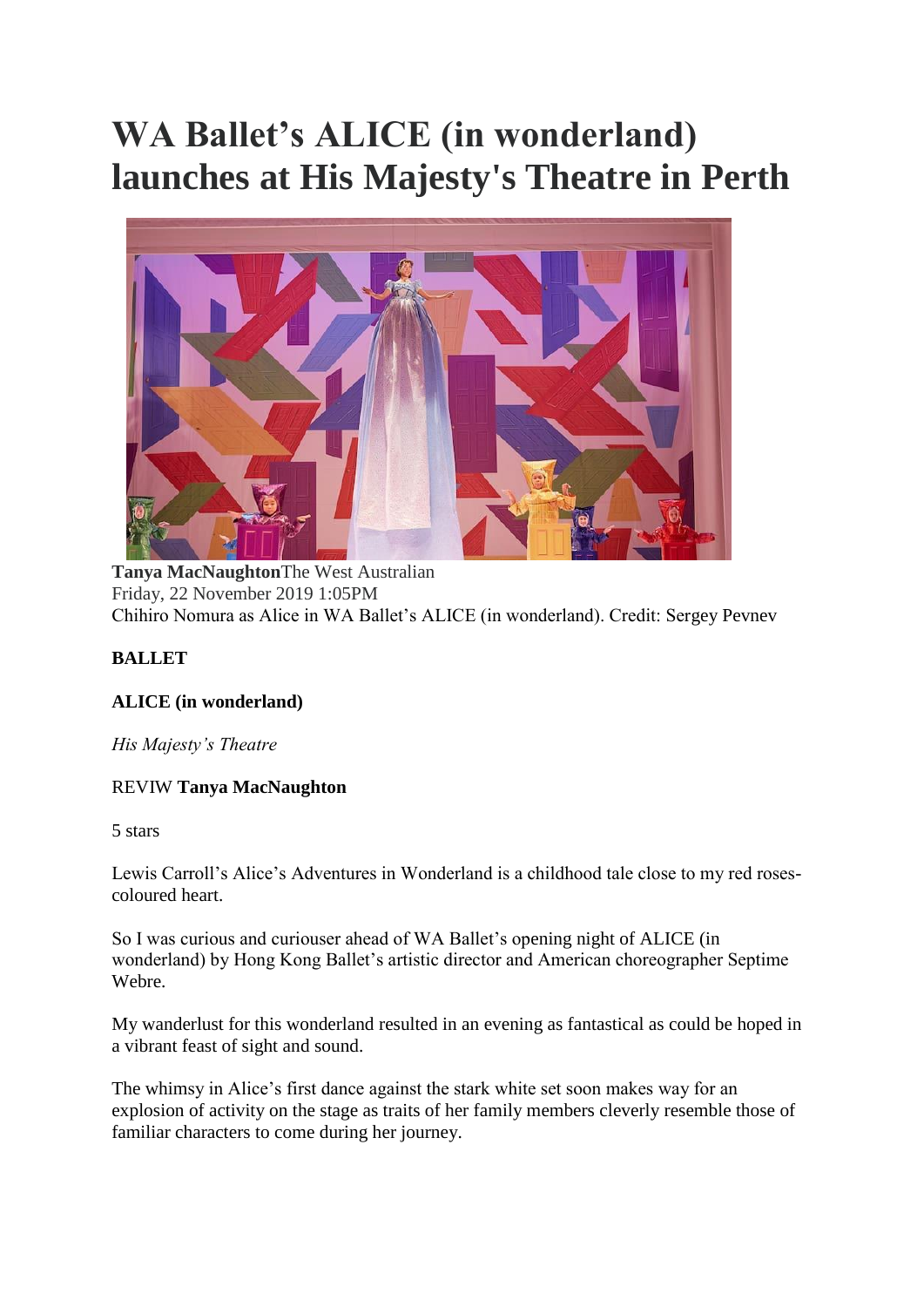Dancers are elevated to great heights on James Kronzer's surreal set design with a new Fly System installed by Las Vegas' Fly by Foy, which is rigged for the tandem bicycle ridden by Tweedledee and Tweedledum and assists Alice's change of scale when drinking the potion and eating the cake.

It is personality plus in the highly entertaining contemporary dance of the doors during Alice's "eat me" and "drink me" moments.



Juan Carlos Osma as the Mad Hatter in WA Ballet's ALICE (in wonderland). Credit: Sergey Pevnev

The creative detail in Cirque du Soleil costume designer Liz Vandal's 214 pieces is astounding, playing a major part in bringing these colourful characters to life.

Jessica Gethin conducts the WA Philharmonic Orchestra through Matthew Pierce's imaginative score, written in collaboration with Webre, where each main role has been given their own musical theme to suit their style.

It was precision with every pointed toe, jete, fouette and pirouette, demonstrating the skill and strength of the company's dancers who were up for Webre's choreographic challenge.

Webre has said the Cheshire Cat/Alice pas de deux is the hardest he has ever created and during the opening performance Chihiro Nomura (Alice) and Matthew Lehmann (who played the moggy and King of Hearts) performed it with aplomb.

Alexa Tuzil's core got an extreme workout as Caterpillar, whose feet hardly touched the ground while moving her team of mushroom dancers aloft.